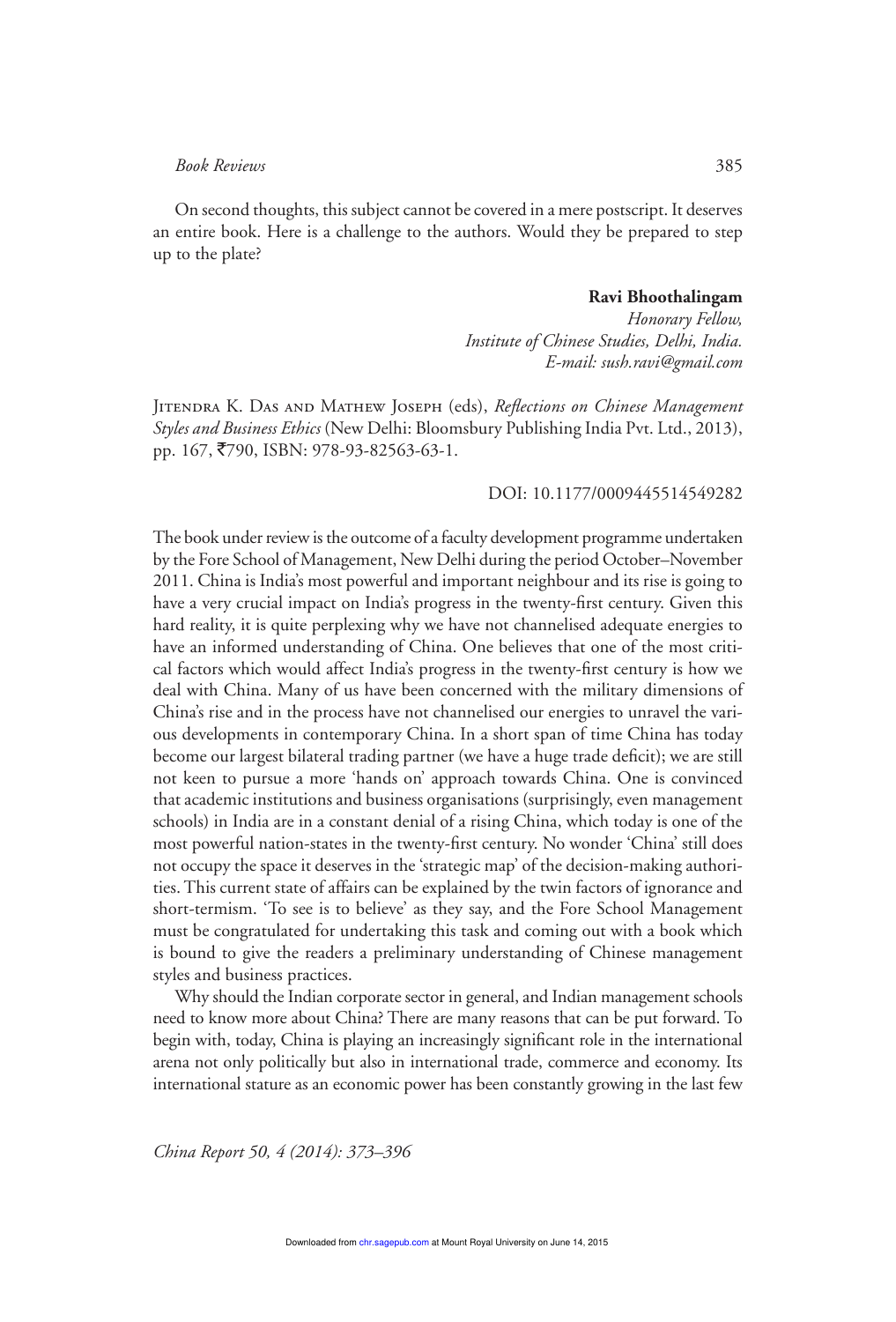years, and the success stories of Chinese brands like Haier, Lenovo, Huawei, ZTE and growing Chinese outward FDI (COFDI) or 'overseas direct investment' (ODI) have given China a strong presence in the international business arena. Arvind Subramanian's book, *Eclipse: Living in the Shadow of China's Economic Dominance*, argues that by 2030, relative decline of the US will have yielded not a multipolar world but a near-unipolar one, dominated by China. He argues that China will account for around 20 per cent of global GDP compared to just under 15 per cent for the US. In short, the Chinese economy will be larger than the US economy, and larger than that of any other country, and so will its trade and supplies of capital. India–China bilateral trade and commercial ties in the last few years have progressed at a galloping rate. The corporate world in India especially has lot at stake in this regard and therefore it will do a world of good to their business and Indian business if they make more efforts to obliterate their misunderstandings. In the near future, if Indian businesses do get an opportunity to do business in China, having a concise understanding of Chinese culture, politics and economy will enable them to be adequately prepared to tackle challenges associated with doing business in/with China. Furthermore, having a cultural understanding of China will also enable them to learn from unique Chinese business practices which are mainly inspired by their culture thereby enabling them to compete with the Chinese in European, American and African markets. Perhaps, this may also inspire the Indian business community to draw some unique strength from our culture and derive important insights and apply these cultural nuances to derive competitive advantages.

This book, in the words of the editors, is organised into three broad areas, namely, business culture, infrastructure and the economy. Under the broad label of culture, there are five chapters where the authors have dealt with topics like Chinese cultural ethos and their influence on Chinese management practices, culture and business etiquette, the role of Chinese culture in their negotiation practices (a lot of research already exists in this arena and the author could have dealt with some of the finer nuances as pointed out later in the review). There are a few chapters dealing with the Chinese economy, for instance, the much-debated topic of the Chinese yuan and the validity of its claim to 'reserve status' for itself in the world of international trade, banking and finance (Chapter 14). There are also some chapters like the one on the '*hukou*' system, the method of residence permits that controls the movement of labour. Chapters deal with Chinese infrastructure, its drawbacks and strengths; the higher education systems in a historical perspective; and the response of China and India to the 2008 financial crisis. The book also compares the higher education systems in the two countries.

Keeping in view the scholarly attention that China–India comparative studies have received of late, it would have been useful if such comparisons had been attempted in other chapters, so that Indian readers not much exposed to China and its management practices in particular could gain reference points and do a reality check. The educational value of the book would have been greater if the authors had carried out critical comparisons, especially in infrastructure, education and banking.

Chinese culture clearly plays a very crucial role in determining its unique management practices, but devoting five chapters to this element, one felt that other areas